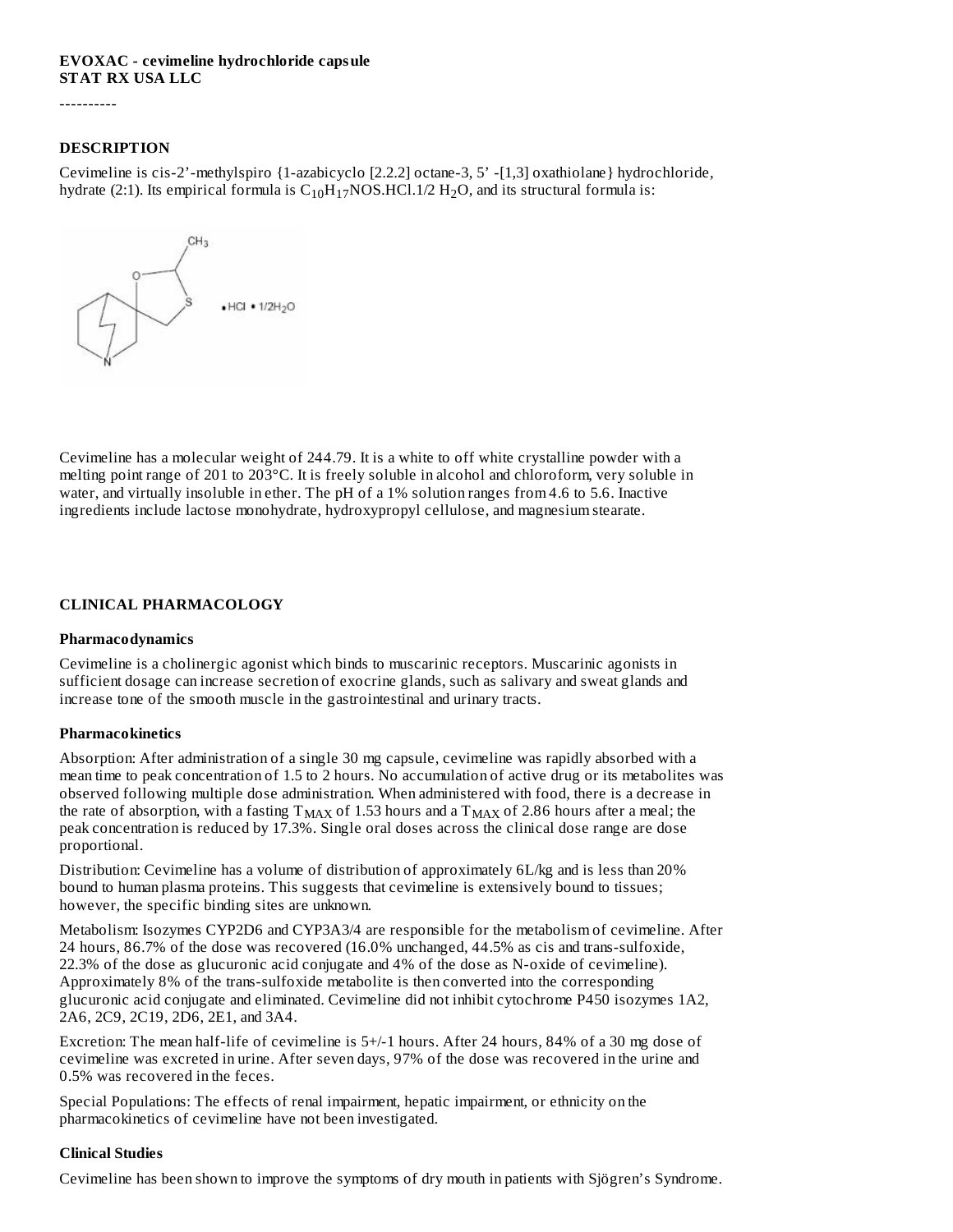A 6-week, randomized, double blind, placebo-controlled study was conducted in 75 patients (10 men, 65 women) with a mean age of 53.6 years (range 33-75). The racial distribution was Caucasian 92%, Black 1% and other 7%. The effects of cevimeline at 30 mg tid (90 mg/day) and 60 mg tid (180 mg/day) were compared to those of placebo. Patients were evaluated by a measure called global improvement, which is defined as a response of "better" to the question, "Please rate the overall condition of your dry mouth now compared with how you felt before starting treatment in this study." Patients also had the option of selecting "worse" or "no change" as answers. Seventy-six percent of the patients in the 30 mg tid group reported a global improvement in their dry mouth symptoms compared to 35% of the patients in the placebo group. This difference was statistically significant at p=0.0043. There was no evidence that patients in the 60 mg tid group had better global evaluation scores than the patients in the 30 mg tid group.

A 12-week, randomized, double-blind, placebo-controlled study was conducted in 197 patients (10 men, 187 women) with a mean age of 54.5 years (range 23-74). The racial distribution was Caucasian 91.4%, Black 3% and other 5.6%. The effects of cevimeline at 15 mg tid (45 mg/day) and 30 mg tid (90 mg/day) were compared to those of placebo. Statistically significant global improvement in the symptoms of dry mouth (p=0.0004) was seen for the 30 mg tid group compared to placebo, but not for the 15 mg group compared to placebo. Salivary flow showed statistically significant increases at both doses of cevimeline during the study compared to placebo.

A second 12-week, randomized, double-blind, placebo-controlled study was conducted in 212 patients (11 men, 201 women) with a mean age of 55.3 years (range 24-75). The racial distribution was Caucasian 88.7%, Black 1.9% and other 9.4%. The effects of cevimeline at 15 mg tid (45 mg/day) and 30 mg tid (90 mg/day) were compared to those of placebo. No statistically significant differences were noted in the patient global evaluations. However, there was a higher placebo response rate in this study compared to the aforementioned studies. The 30 mg tid group showed a statistically significant increase in salivary flow from pre-dose to post-dose compared to placebo (p=0.0017).

# **INDICATIONS AND USAGE**

Cevimeline is indicated for the treatment of symptoms of dry mouth in patients with Sjögren's Syndrome.

#### **CONTRAINDICATIONS**

Cevimeline is contraindicated in patients with uncontrolled asthma, known hypersensitivity to cevimeline, and when miosis is undesirable, e.g., in acute iritis and in narrow-angle (angle-closure) glaucoma.

#### **WARNINGS**

#### **Cardiovas cular Dis eas e:**

Cevimeline can potentially alter cardiac conduction and/or heart rate. Patients with significant cardiovascular disease may potentially be unable to compensate for transient changes in hemodynamics or rhythm induced by EVOXAC®. EVOXAC® should be used with caution and under close medical supervision in patients with a history of cardiovascular disease evidenced by angina pectoris or myocardial infarction.

#### **Pulmonary Dis eas e:**

Cevimeline can potentially increase airway resistance, bronchial smooth muscle tone, and bronchial secretions. Cevimeline should be administered with caution and with close medical supervision to patients with controlled asthma, chronic bronchitis, or chronic obstructive pulmonary disease.

#### **Ocular:**

Ophthalmic formulations of muscarinic agonists have been reported to cause visual blurring which may result in decreased visual acuity, especially at night and in patients with central lens changes, and to cause impairment of depth perception. Caution should be advised while driving at night or performing hazardous activities in reduced lighting.

#### **PRECAUTIONS**

#### **General**

Cevimeline toxicity is characterized by an exaggeration of its parasympathomimetic effects. These may include: headache, visual disturbance, lacrimation, sweating, respiratory distress, gastrointestinal spasm,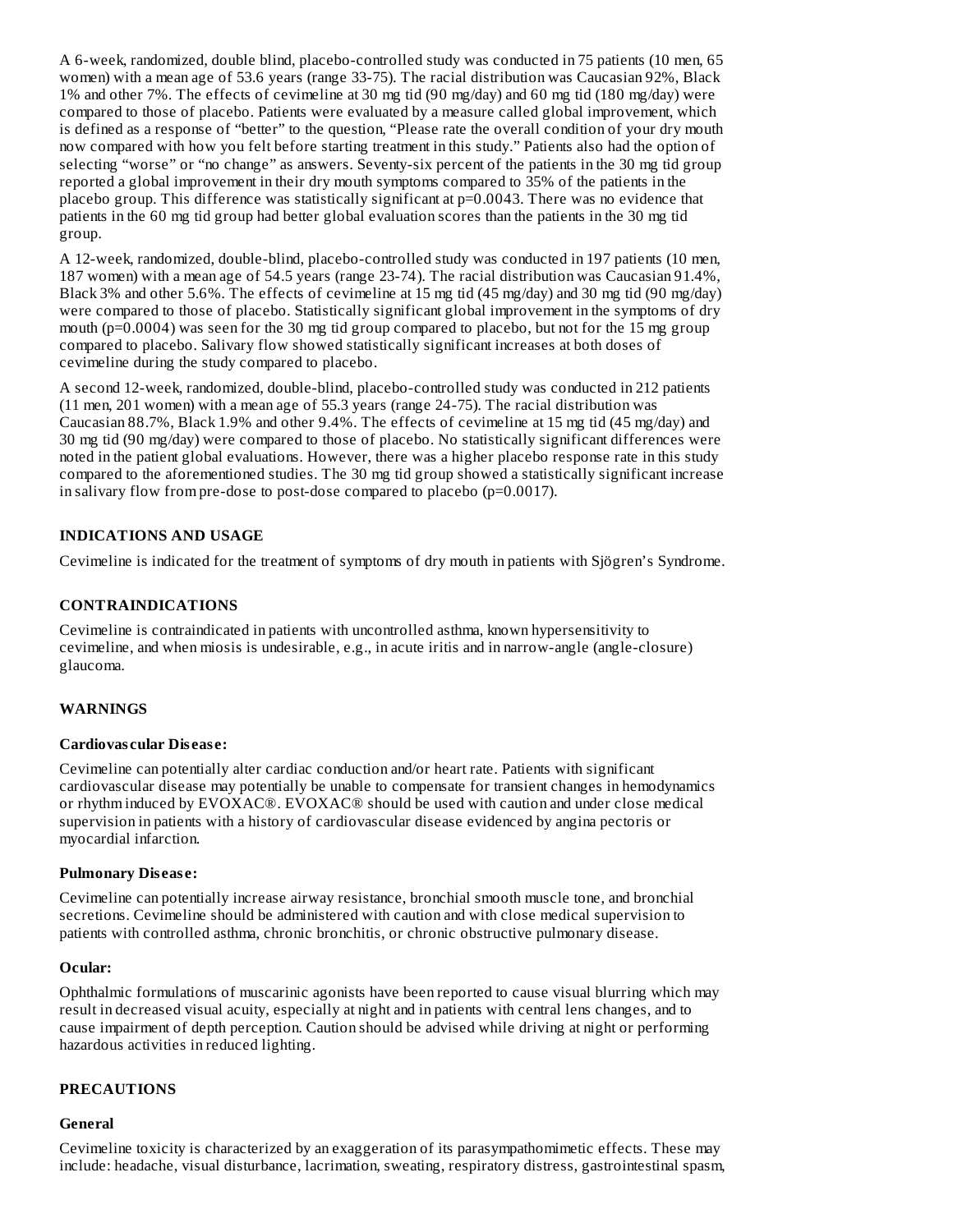nausea, vomiting, diarrhea, atrioventricular block, tachycardia, bradycardia, hypotension, hypertension, shock, mental confusion, cardiac arrhythmia, and tremors.

Cevimeline should be administered with caution to patients with a history of nephrolithiasis or cholelithiasis. Contractions of the gallbladder or biliary smooth muscle could precipitate complications such as cholecystitis, cholangitis and biliary obstruction. An increase in the ureteral smooth muscle tone could theoretically precipitate renal colic or ureteral reflux in patients with nephrolithiasis.

## **Information for Patients**

Patients should be informed that cevimeline may cause visual disturbances, especially at night, that could impair their ability to drive safely.

If a patient sweats excessively while taking cevimeline, dehydration may develop. The patient should drink extra water and consult a health care provider.

## **Drug Interactions**

Cevimeline should be administered with caution to patients taking beta adrenergic antagonists, because of the possibility of conduction disturbances. Drugs with parasympathomimetic effects administered concurrently with cevimeline can be expected to have additive effects. Cevimeline might interfere with desirable antimuscarinic effects of drugs used concomitantly.

Drugs which inhibit CYP2D6 and CYP3A3/4 also inhibit the metabolism of cevimeline. Cevimeline should be used with caution in individuals known or suspected to be deficient in CYP2D6 activity, based on previous experience, as they may be at a higher risk of adverse events. In an *in vitro* study, cytochrome P450 isozymes 1A2, 2A6, 2C9, 2C19, 2D6, 2E1, and 3A4 were not inhibited by exposure to cevimeline.

# **Carcinogenesis, Mutagenesis and Impairment of Fertility**

Lifetime carcinogenicity studies were conducted in CD-1 mice and F-344 rats. A statistically significant increase in the incidence of adenocarcinomas of the uterus was observed in female rats that received cevimeline at a dosage of 100 mg/kg/day (approximately 8 times the maximum human exposure based on comparison of AUC data). No other significant differences in tumor incidence were observed in either mice or rats.

Cevimeline exhibited no evidence of mutagenicity or clastogenicity in a battery of assays that included an Ames test, an *in vitro* chromosomal aberration study in mammalian cells, a mouse lymphoma study in L5178Y cells, or a micronucleus assay conducted *in vivo* in ICR mice.

Cevimeline did not adversely affect the reproductive performance or fertility of male Sprague-Dawley rats when administered for 63 days prior to mating and throughout the period of mating at dosages up to 45 mg/kg/day (approximately 5 times the maximum recommended dose for a 60 kg human following normalization of the data on the basis of body surface area estimates). Females that were treated with cevimeline at dosages up to 45 mg/kg/day from 14 days prior to mating through day seven of gestation exhibited a statistically significantly smaller number of implantations than did control animals.

# **Pregnancy**

# Pregnancy Category C.

Cevimeline was associated with a reduction in the mean number of implantations when given to pregnant Sprague-Dawley rats from 14 days prior to mating through day seven of gestation at a dosage of 45 mg/kg/day (approximately 5 times the maximum recommended dose for a 60 kg human when compared on the basis of body surface area estimates). This effect may have been secondary to maternal toxicity. There are no adequate and well-controlled studies in pregnant women. Cevimeline should be used during pregnancy only if the potential benefit justifies the potential risk to the fetus.

# **Nursing Mothers**

It is not known whether this drug is secreted in human milk. Because many drugs are excreted in human milk, and because of the potential for serious adverse reactions in nursing infants from EVOXAC®, a decision should be made whether to discontinue nursing or discontinue the drug, taking into account the importance of the drug to the mother.

#### **Pediatric Us e**

Safety and effectiveness in pediatric patients have not been established.

#### **Geriatric Us e**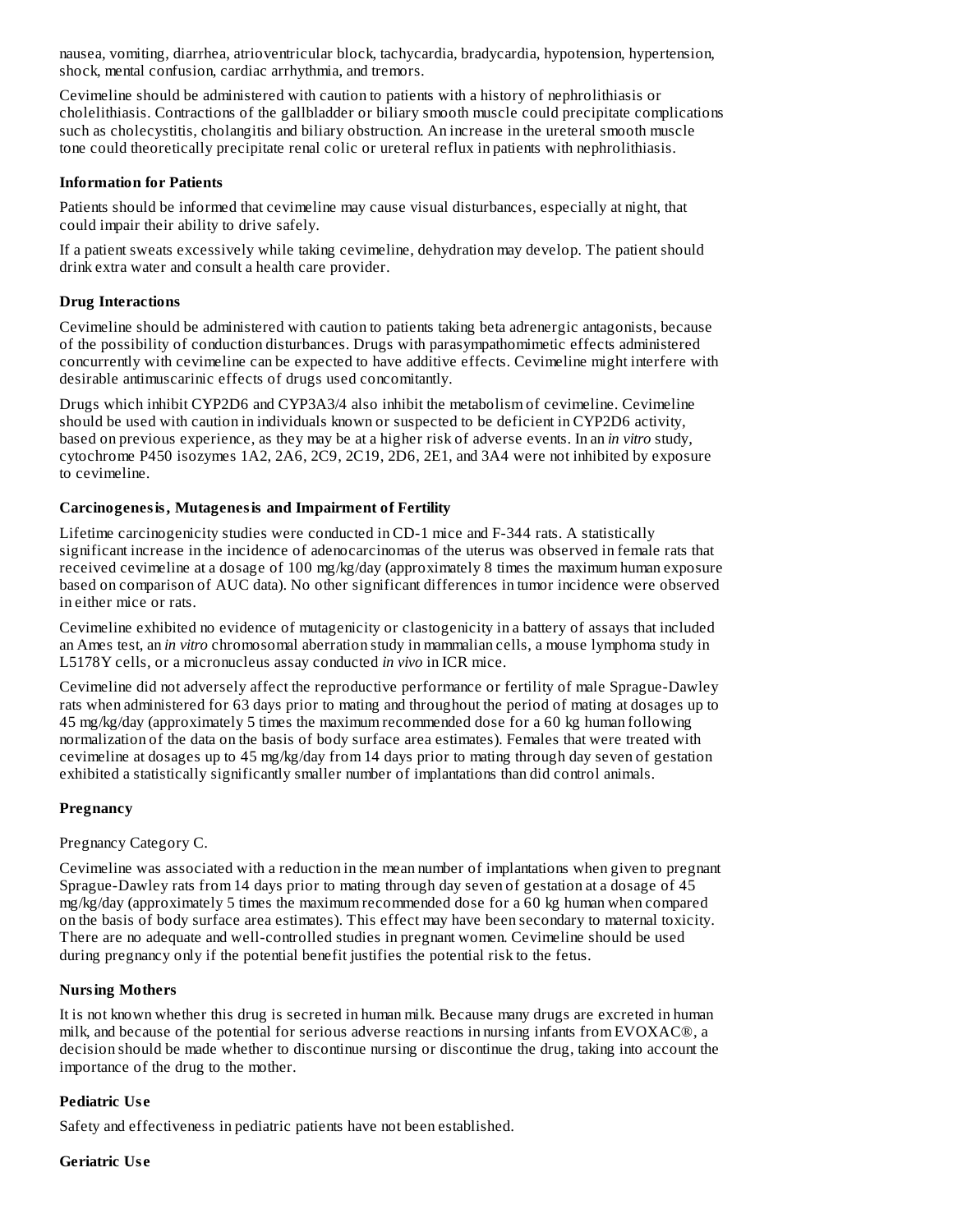Although clinical studies of cevimeline included subjects over the age of 65, the numbers were not sufficient to determine whether they respond differently from younger subjects. Special care should be exercised when cevimeline treatment is initiated in an elderly patient, considering the greater frequency of decreased hepatic, renal, or cardiac function, and of concomitant disease or other drug therapy in the elderly.

# **ADVERSE REACTIONS**

Cevimeline was administered to 1777 patients during clinical trials worldwide, including Sjögren's patients and patients with other conditions. In placebo-controlled Sjögren's studies in the U.S., 320 patients received cevimeline doses ranging from 15 mg tid to 60 mg tid, of whom 93% were women and 7% were men. Demographic distribution was 90% Caucasian, 5% Hispanic, 3% Black and 2% of other origin. In these studies, 14.6% of patients discontinued treatment with cevimeline due to adverse events.

The following adverse events associated with muscarinic agonism were observed in the clinical trials of cevimeline in Sjögren's syndrome patients:

| <b>Adverse Event</b>        | Cevimeline 30mg (tid) $n* = 533$ | Placebo (tid)<br>$n = 164$ |
|-----------------------------|----------------------------------|----------------------------|
| <b>Excessive Sweating</b>   | 18.7%                            | 2.4%                       |
| Nausea                      | 13.8%                            | 7.9%                       |
| Rhinitis                    | 11.2%                            | 5.4%                       |
| Diarrhea                    | 10.3%                            | 10.3%                      |
| <b>Excessive Salivation</b> | 2.2%                             | $0.6\%$                    |
| Urinary Frequency           | 0.9%                             | 1.8%                       |
| Asthenia                    | $0.5\%$                          | $0.0\%$                    |
| Flushing                    | 0.3%                             | $0.6\%$                    |
| Polyuria                    | 0.1%                             | $0.6\%$                    |

\*n is the total number of patients exposed to the dose at any time during the study.

| <b>Adverse Event</b>                     | Cevimeline 30mg (tid) n*=533 | Placebo (tid)<br>$n = 164$ |
|------------------------------------------|------------------------------|----------------------------|
| Headache                                 | 14.4%                        | 20.1%                      |
| Sinusitis                                | 12.3%                        | 10.9%                      |
| <b>Upper Respiratory Tract Infection</b> | 11.4%                        | 9.1%                       |
| Dyspepsia                                | 7.8%                         | 8.5%                       |
| Abdominal Pain                           | 7.6%                         | 6.7%                       |
| <b>Urinary Tract Infection</b>           | 6.1%                         | 3.0%                       |
| Coughing                                 | 6.1%                         | 3.0%                       |
| Pharyngitis                              | 5.2%                         | 5.4%                       |
| Vomiting                                 | 4.6%                         | 2.4%                       |
| Injury                                   | 4.5%                         | 2.4%                       |
| <b>Back Pain</b>                         | 4.5%                         | 4.2%                       |
| Rash                                     | 4.3%                         | 6.0%                       |
| Conjunctivitis                           | 4.3%                         | 3.6%                       |
| <b>Dizziness</b>                         | 4.1%                         | 7.3%                       |
| <b>Bronchitis</b>                        | 4.1%                         | 1.2%                       |
| Arthralgia                               | 3.7%                         | 1.8%                       |
| Surgical Intervention                    | 3.3%                         | 3.0%                       |
| Fatigue                                  | 3.3%                         | 1.2%                       |
| Pain                                     | 3.3%                         | 3.0%                       |
| Skeletal Pain                            | 2.8%                         | 1.8%                       |
| Insomnia                                 | 2.4%                         | 1.2%                       |
| <b>Hot Flushes</b>                       | 2.4%                         | 0.0%                       |
| Rigors                                   | 1.3%                         | 1.2%                       |
| Anxiety                                  | 1.3%                         | 1.2%                       |

\*n is the total number of patients exposed to the dose at any time during the study.

The following events were reported in Sjögren's patients at incidences of less than 3% and ≥1%: constipation, tremor, abnormal vision, hypertonia, peripheral edema, chest pain, myalgia, fever, anorexia, eye pain, earache, dry mouth, vertigo, salivary gland pain, pruritus, influenza-like symptoms, eye infection, post-operative pain, vaginitis, skin disorder, depression, hiccup, hyporeflexia, infection,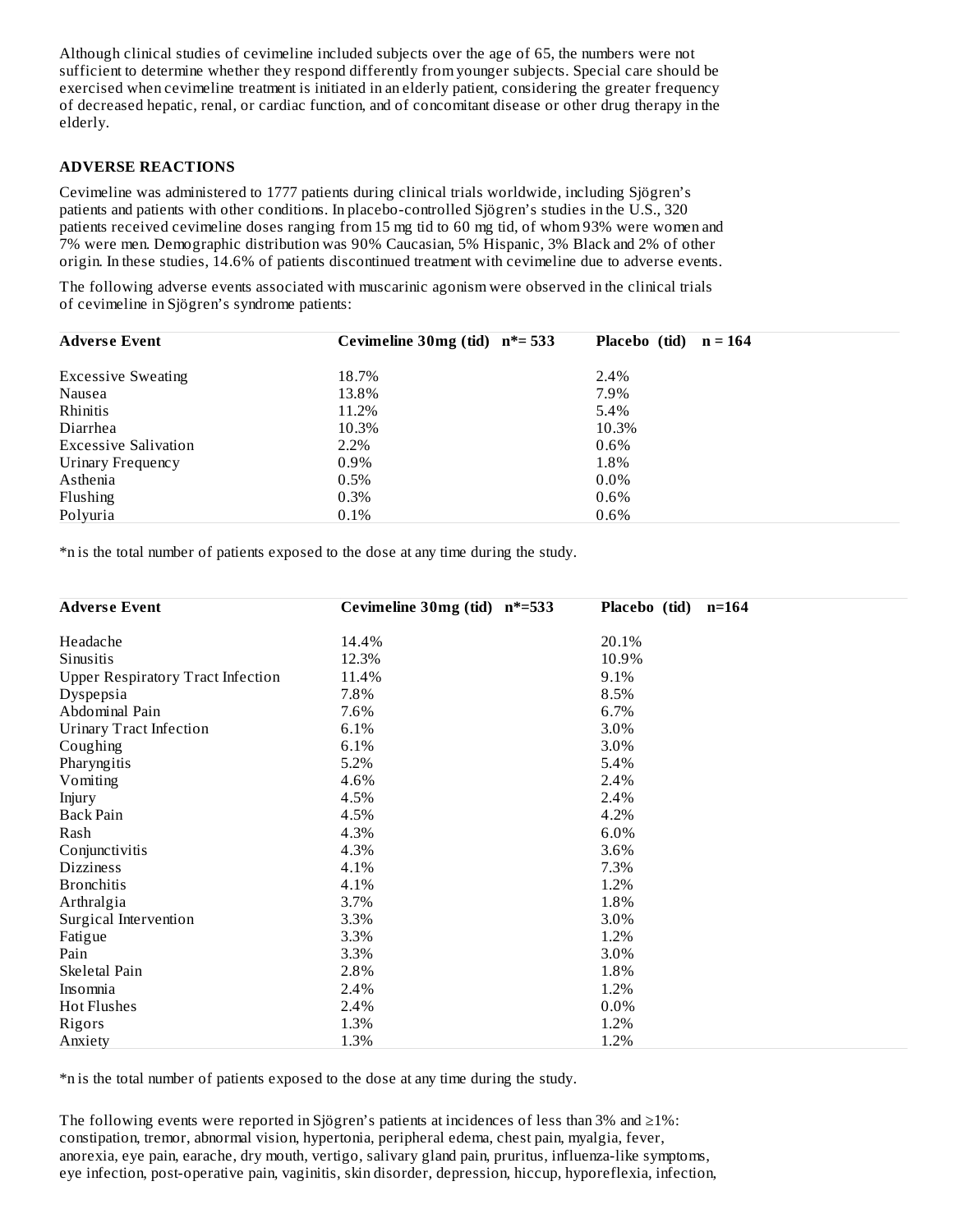fungal infection, sialoadenitis, otitis media, erythematous rash, pneumonia, edema, salivary gland enlargement, allergy, gastroesophageal reflux, eye abnormality, migraine, tooth disorder, epistaxis, flatulence, toothache, ulcerative stomatitis, anemia, hypoesthesia, cystitis, leg cramps, abscess, eructation, moniliasis, palpitation, increased amylase, xerophthalmia, allergic reaction.

The following events were reported rarely in treated Sjögren's patients (less than 1%): Causal relation is unknown:

*Body as a Whole Disorders:* aggravated allergy, precordial chest pain, abnormal crying, hematoma, leg pain, edema, periorbital edema, activated pain trauma, pallor, changed sensation temperature, weight decrease, weight increase, choking, mouth edema, syncope, malaise, face edema, substernal chest pain

*Cardiovascular Disorders:* abnormal ECG, heart disorder, heart murmur, aggravated hypertension, hypotension, arrhythmia, extrasystoles, t wave inversion, tachycardia, supraventricular tachycardia, angina pectoris, myocardial infarction, pericarditis, pulmonary embolism, peripheral ischemia, superficial phlebitis, purpura, deep thrombophlebitis, vascular disorder, vasculitis, hypertension

*Digestive Disorders:* appendicitis, increased appetite, ulcerative colitis, diverticulitis, duodenitis, dysphagia, enterocolitis, gastric ulcer, gastritis, gastroenteritis, gastrointestinal hemorrhage, gingivitis, glossitis, rectum hemorrhage, hemorrhoids, ileus, irritable bowel syndrome, melena, mucositis, esophageal stricture, esophagitis, oral hemorrhage, peptic ulcer, periodontal destruction, rectal disorder, stomatitis, tenesmus, tongue discoloration, tongue disorder, geographic tongue, tongue ulceration, dental caries

*Endocrine Disorders:* increased glucocorticoids, goiter, hypothyroidism

*Hematologic Disorders:* thrombocytopenic purpura, thrombocythemia, thrombocytopenia, hypochromic anemia, eosinophilia, granulocytopenia, leucopenia, leukocytosis, cervical lymphadenopathy, lymphadenopathy

*Liver and Biliary System Disorders:* cholelithiasis, increased gamma-glutamyl transferase, increased hepatic enzymes, abnormal hepatic function, viral hepatitis, increased serum glutamate oxaloacetic transaminase (SGOT) (also called AST-aspartate aminotransferase), increased serum glutamate pyruvate transaminase (SGPT) (also called ALT-alanine aminotransferase)

*Metabolic and Nutritional Disorders:* dehydration, diabetes mellitus, hypercalcemia, hypercholesterolemia, hyperglycemia, hyperlipemia, hypertriglyceridemia, hyperuricemia, hypoglycemia, hypokalemia, hyponatremia, thirst

*Musculoskeletal Disorders:* arthritis, aggravated arthritis, arthropathy, femoral head avascular necrosis, bone disorder, bursitis, costochondritis, plantar fasciitis, muscle weakness, osteomyelitis, osteoporosis, synovitis, tendinitis, tenosynovitis

*Neoplasms:* basal cell carcinoma, squamous carcinoma

*Nervous Disorders:* carpal tunnel syndrome, coma, abnormal coordination, dysesthesia, dyskinesia, dysphonia, aggravated multiple sclerosis, involuntary muscle contractions, neuralgia, neuropathy, paresthesia, speech disorder, agitation, confusion, depersonalization, aggravated depression, abnormal dreaming, emotional lability, manic reaction, paroniria, somnolence, abnormal thinking, hyperkinesia, hallucination

*Miscellaneous Disorders:* fall, food poisoning, heat stroke, joint dislocation, post-operative hemorrhage

*Resistance Mechanism Disorders:* cellulitis, herpes simplex, herpes zoster, bacterial infection, viral infection, genital moniliasis, sepsis

*Respiratory Disorders:* asthma, bronchospasm, chronic obstructive airway disease, dyspnea, hemoptysis, laryngitis, nasal ulcer, pleural effusion, pleurisy, pulmonary congestion, pulmonary fibrosis, respiratory disorder

*Rheumatologic Disorders:* aggravated rheumatoid arthritis, lupus erythematosus rash, lupus erythematosus syndrome

*Skin and Appendages Disorders:* acne, alopecia, burn, dermatitis, contact dermatitis, lichenoid dermatitis, eczema, furunculosis, hyperkeratosis, lichen planus, nail discoloration, nail disorder, onychia, onychomycosis, paronychia, photosensitivity reaction, rosacea, scleroderma, seborrhea, skin discoloration, dry skin, skin exfoliation, skin hypertrophy, skin ulceration, urticaria, verruca, bullous eruption, cold clammy skin

*Special Senses Disorders:* deafness, decreased hearing, motion sickness, parosmia, taste perversion, blepharitis, cataract, corneal opacity, corneal ulceration, diplopia, glaucoma, anterior chamber eye hemorrhage, keratitis, keratoconjunctivitis, mydriasis, myopia, photopsia, retinal deposits, retinal disorder, scleritis, vitreous detachment, tinnitus

*Urogenital Disorders:* epididymitis, prostatic disorder, abnormal sexual function, amenorrhea, female breast neoplasm, malignant female breast neoplasm, female breast pain, positive cervical smear test,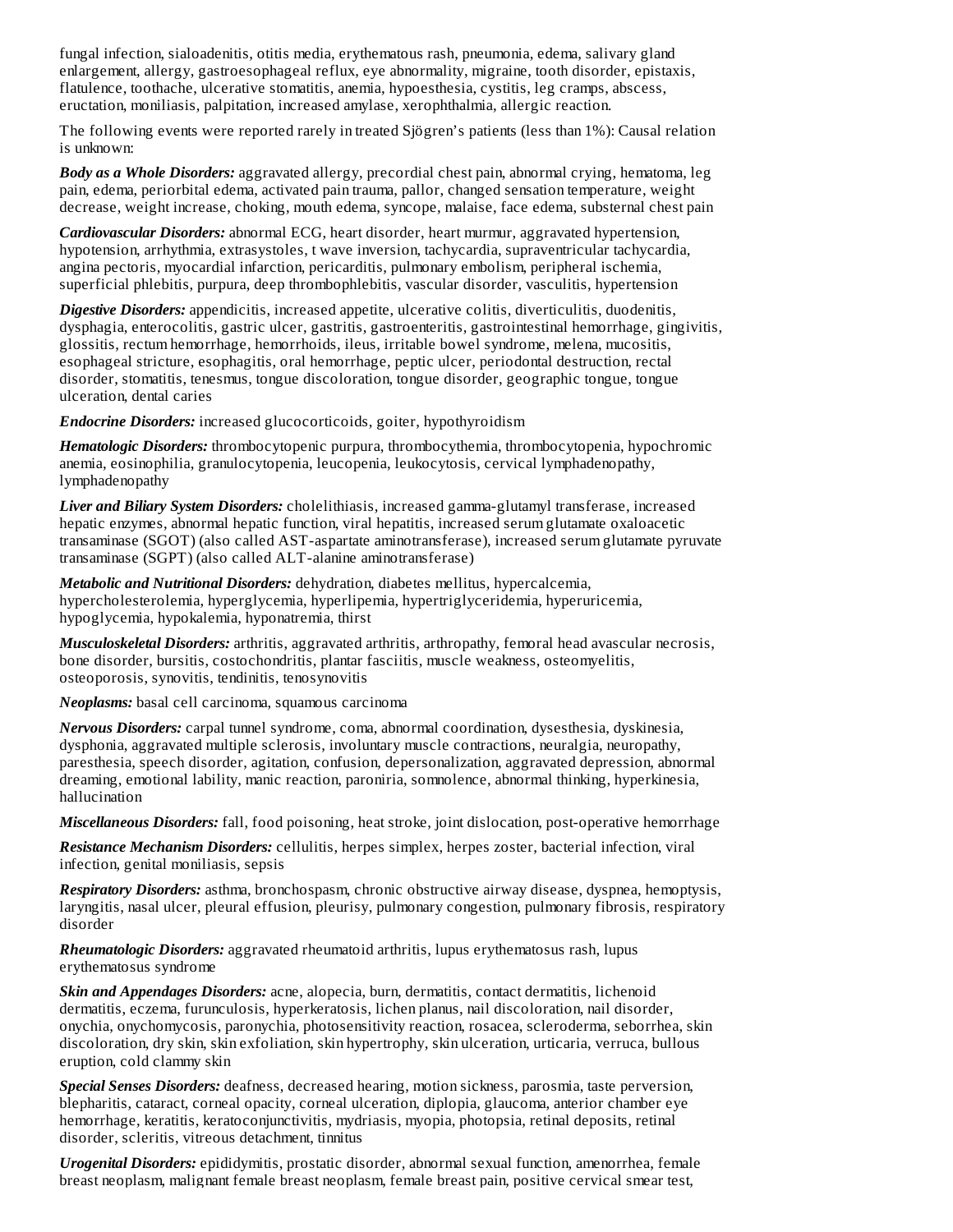breast neoplasm, malignant female breast neoplasm, female breast pain, positive cervical smear test, dysmenorrhea, endometrial disorder, intermenstrual bleeding, leukorrhea, menorrhagia, menstrual disorder, ovarian cyst, ovarian disorder, genital pruritus, uterine hemorrhage, vaginal hemorrhage, atrophic vaginitis, albuminuria, bladder discomfort, increased blood urea nitrogen, dysuria, hematuria, micturition disorder, nephrosis, nocturia, increased nonprotein nitrogen, pyelonephritis, renal calculus, abnormal renal function, renal pain, strangury, urethral disorder, abnormal urine, urinary incontinence, decreased urine flow, pyuria

In one subject with lupus erythematosus receiving concomitant multiple drug therapy, a highly elevated ALT level was noted after the fourth week of cevimeline therapy. In two other subjects receiving cevimeline in the clinical trials, very high AST levels were noted. The significance of these findings is unknown.

Additional adverse events (relationship unknown) which occurred in other clinical studies (patient population different from Sjögren's patients) are as follows:

cholinergic syndrome, blood pressure fluctuation, cardiomegaly, postural hypotension, aphasia, convulsions, abnormal gait, hyperesthesia, paralysis, abnormal sexual function, enlarged abdomen, change in bowel habits, gum hyperplasia, intestinal obstruction, bundle branch block, increased creatine phosphokinase, electrolyte abnormality, glycosuria, gout, hyperkalemia, hyperproteinemia, increased lactic dehydrogenase (LDH), increased alkaline phosphatase, failure to thrive, abnormal platelets, aggressive reaction, amnesia, apathy, delirium, delusion, dementia, illusion, impotence, neurosis, paranoid reaction, personality disorder, hyperhemoglobinemia, apnea, atelectasis, yawning, oliguria, urinary retention, distended vein, lymphocytosis

*The following adverse reaction has been identified during post-approval use of EVOXAC®. Because postmarketing adverse reactions are reported voluntarily from a population of uncertain size, it is not always possible to reliably estimate their frequency or establish a causal relationship to drug exposure.* Post-marketing Adverse Events

*Liver and Biliary System Disorders:* cholecystitis

## **MANAGEMENT OF OVERDOSE**

Management of the signs and symptoms of acute overdosage should be handled in a manner consistent with that indicated for other muscarinic agonists: general supportive measures should be instituted. If medically indicated, atropine, an anti-cholinergic agent, may be of value as an antidote for emergency use in patients who have had an overdose of cevimeline. If medically indicated, epinephrine may also be of value in the presence of severe cardiovascular depression or bronchoconstriction. It is not known if cevimeline is dialyzable.

#### **DOSAGE AND ADMINISTRATION**

The recommended dose of cevimeline hydrochloride is 30 mg taken three times a day. There is insufficient safety information to support doses greater than 30 mg tid. There is also insufficient evidence for additional efficacy of cevimeline hydrochloride at doses greater than 30 mg tid.

# **HOW SUPPLIED**

EVOXAC® is available as white, hard gelatin capsules containing 30 mg of cevimeline hydrochloride. EVOXAC® capsules have a white opaque cap and a white opaque body. The capsules are imprinted with "EVOXAC" on the cap and "30 mg" on the body with a black bar above "30 mg". It is supplied in child resistant bottles of:

100 capsules (NDC 63395-201-13)

Store at 25°C (77°F) excursion permitted to 15°-30°C (59°-86°F)

**Rx** Only

# **Distributed and Marketed by:**

Daiichi Sankyo Pharma Development, a Division of Daiichi Sankyo, Inc. Edison, NJ 08837

PRT40 11/2006 Printed in U.S.A.

# **PACKAGE LABEL - EVOXAC 30 MG CAPSULE**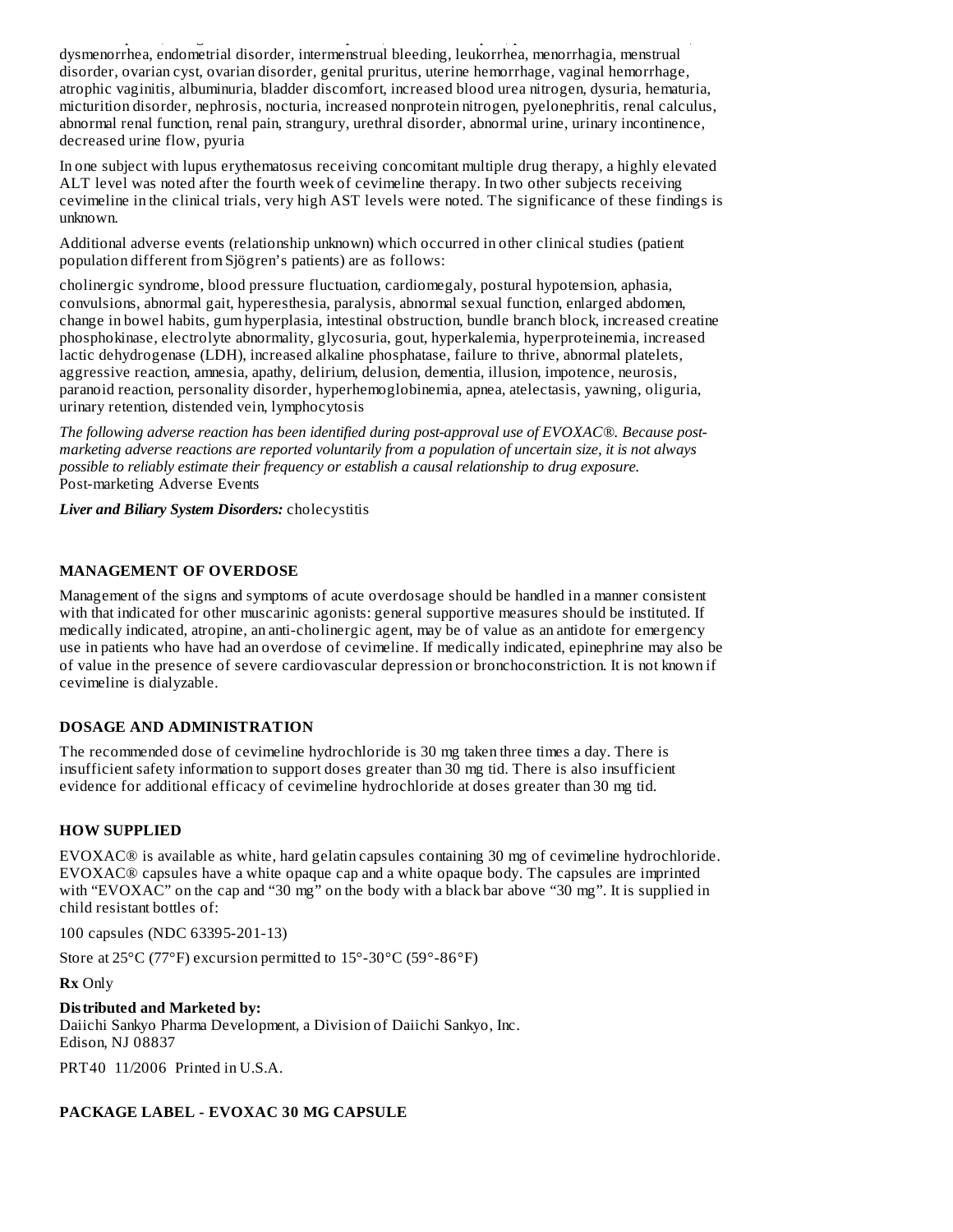|                                            | Evoxac                                                                       |                                                   |
|--------------------------------------------|------------------------------------------------------------------------------|---------------------------------------------------|
| 30 <sub>mq</sub>                           | 100 Caps                                                                     | taken                                             |
| Generic For:                               |                                                                              | ed                                                |
| NDC 16590-859-71                           | Prod# 859-71<br>Lot# SAMPLE<br>Each Capsule Contains 30mg of Cevimeline HCI. | water<br>should<br>后<br>Medication<br>with plenty |
| Mfg By: Dailchi Sankyo Pharma Dev.         |                                                                              |                                                   |
| Edison, NJ 08837<br><b>Mig Lot: SAMPLE</b> | NDC 63395-201-13                                                             |                                                   |

# **EVOXAC**

| L V VARU                                                                        |                      |                                                 |              |                                           |                              |                             |                           |                           |
|---------------------------------------------------------------------------------|----------------------|-------------------------------------------------|--------------|-------------------------------------------|------------------------------|-----------------------------|---------------------------|---------------------------|
| cevimeline hydrochloride capsule                                                |                      |                                                 |              |                                           |                              |                             |                           |                           |
|                                                                                 |                      |                                                 |              |                                           |                              |                             |                           |                           |
| <b>Product Information</b>                                                      |                      |                                                 |              |                                           |                              |                             |                           |                           |
| Product Type                                                                    |                      | HUMAN PRESCRIPTION DRUG<br>Item Code (Source)   |              |                                           | NDC:16590-859(NDC:63395-201) |                             |                           |                           |
| <b>Route of Administration</b>                                                  |                      | ORAL                                            |              |                                           |                              |                             |                           |                           |
|                                                                                 |                      |                                                 |              |                                           |                              |                             |                           |                           |
|                                                                                 |                      |                                                 |              |                                           |                              |                             |                           |                           |
| <b>Active Ingredient/Active Moiety</b>                                          |                      |                                                 |              |                                           |                              |                             |                           |                           |
|                                                                                 |                      | <b>Ingredient Name</b>                          |              |                                           |                              | <b>Basis of Strength</b>    |                           | <b>Strength</b>           |
| CEVIMELINE HYDRO CHLORIDE (UNII: P81Q6V85NP) (CEVIMELINE -<br>UNII:K9 V0CDQ56E) |                      |                                                 |              | <b>CEVIMELINE</b><br><b>HYDROCHLORIDE</b> |                              | 30 mg                       |                           |                           |
|                                                                                 |                      |                                                 |              |                                           |                              |                             |                           |                           |
|                                                                                 |                      |                                                 |              |                                           |                              |                             |                           |                           |
| <b>Inactive Ingredients</b>                                                     |                      |                                                 |              |                                           |                              |                             |                           |                           |
| <b>Ingredient Name</b>                                                          |                      |                                                 | Strength     |                                           |                              |                             |                           |                           |
| LACTOSE MONOHYDRATE (UNII: EWQ57Q8I5X)                                          |                      |                                                 |              |                                           |                              |                             |                           |                           |
| HYDROXYPROPYL CELLULOSE (UNII: RFW2ET671P)                                      |                      |                                                 |              |                                           |                              |                             |                           |                           |
| MAGNESIUM STEARATE (UNII: 70097M6I30)                                           |                      |                                                 |              |                                           |                              |                             |                           |                           |
|                                                                                 |                      |                                                 |              |                                           |                              |                             |                           |                           |
|                                                                                 |                      |                                                 |              |                                           |                              |                             |                           |                           |
| <b>Product Characteristics</b>                                                  |                      |                                                 |              |                                           |                              |                             |                           |                           |
| Color                                                                           | white (WHITE OPAQUE) |                                                 | <b>Score</b> |                                           |                              | no score                    |                           |                           |
| <b>Shape</b>                                                                    | CAPSULE              |                                                 | <b>Size</b>  |                                           |                              | 15mm                        |                           |                           |
| Flavor                                                                          |                      |                                                 |              | <b>Imprint Code</b>                       |                              |                             | EVOXAC;30;mg              |                           |
| <b>Contains</b>                                                                 |                      |                                                 |              |                                           |                              |                             |                           |                           |
|                                                                                 |                      |                                                 |              |                                           |                              |                             |                           |                           |
| Packaging                                                                       |                      |                                                 |              |                                           |                              |                             |                           |                           |
| #<br><b>Item Code</b>                                                           |                      | <b>Package Description</b>                      |              | <b>Marketing Start Date</b>               |                              |                             | <b>Marketing End Date</b> |                           |
| 1 NDC:16590-859-30                                                              | 30 in 1 BOTTLE       |                                                 |              |                                           |                              |                             |                           |                           |
| 2 NDC:16590-859-60                                                              |                      | 60 in 1 BOTTLE                                  |              |                                           |                              |                             |                           |                           |
| 3 NDC:16590-859-90                                                              | 90 in 1 BOTTLE       |                                                 |              |                                           |                              |                             |                           |                           |
| 4 NDC:16590-859-71                                                              |                      | 100 in 1 BOTTLE                                 |              |                                           |                              |                             |                           |                           |
|                                                                                 |                      |                                                 |              |                                           |                              |                             |                           |                           |
|                                                                                 |                      |                                                 |              |                                           |                              |                             |                           |                           |
| <b>Marketing Information</b>                                                    |                      |                                                 |              |                                           |                              |                             |                           |                           |
| Marketing Category                                                              |                      | <b>Application Number or Monograph Citation</b> |              |                                           |                              | <b>Marketing Start Date</b> |                           | <b>Marketing End Date</b> |
| <b>NDA</b>                                                                      | NDA020989            |                                                 |              | 01/11/2000                                |                              |                             |                           |                           |
|                                                                                 |                      |                                                 |              |                                           |                              |                             |                           |                           |
|                                                                                 |                      |                                                 |              |                                           |                              |                             |                           |                           |

**Labeler -** ST AT RX USA LLC (786036330)